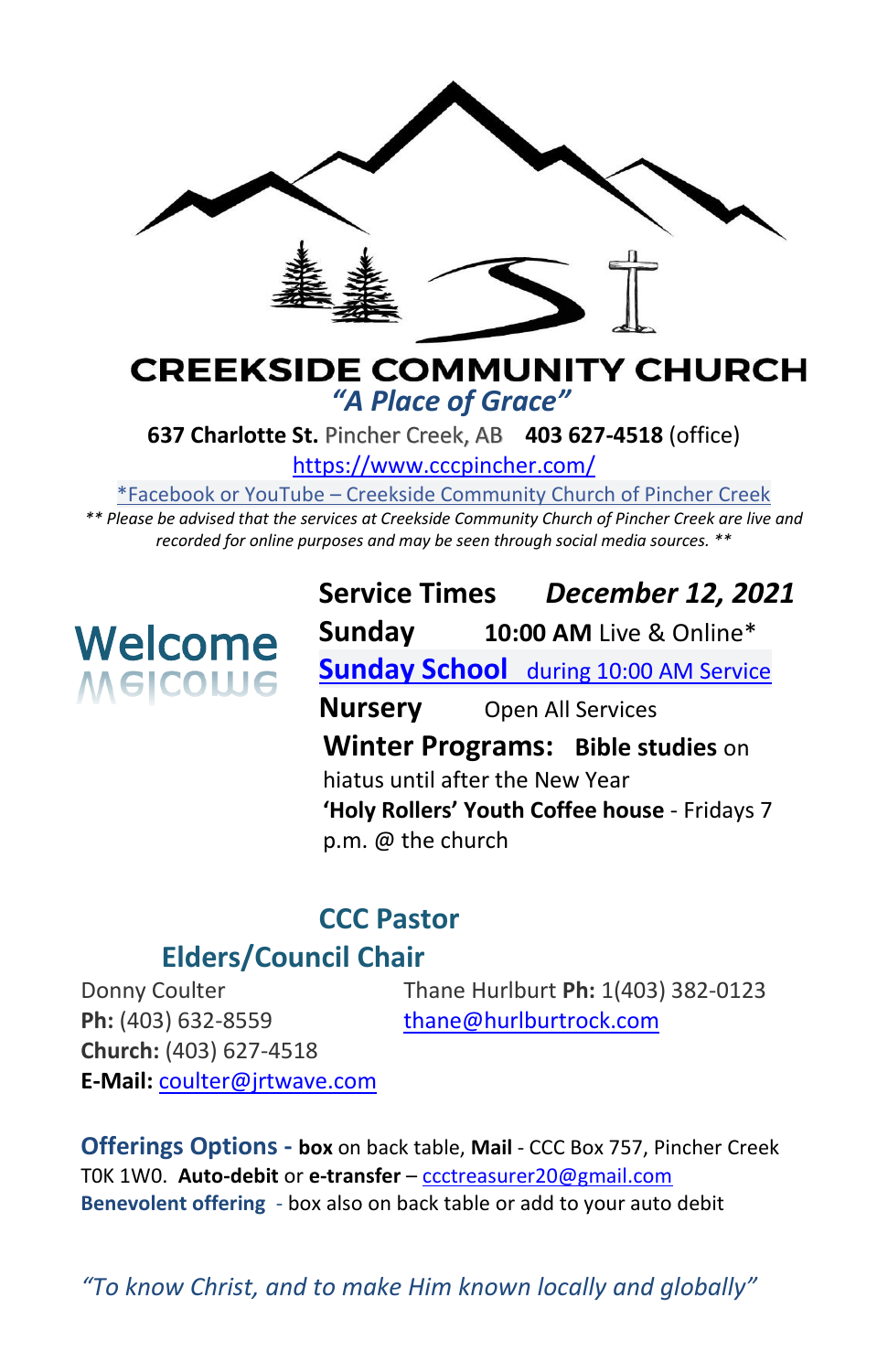# **Ministries & Outreach**

**Community** Joy Hurlburt *Deacon, Congregational Care 403 330-5399* [joy@hurlburtrock.com](mailto:joy@hurlburtrock.com)

**Missions** – 'your name'? - please speak to Pastor Donny **Prayer Needs** Pastor Donny

# **Youth Ministry 'Holy Rollers' Youth**

Leaders: Chelsea & Eli Barton **Ph: 403-795-2733**

# **Today's Service**

## **Welcome and Announcements** *Thane Hurlburt & Pastor Donny*

- Today 3rd Sunday of Advent
- Brocket Caroling with Piikani Lighthouse Dec 15 6pm. We will be passing out cookies in tins. If you can make a batch of cookies please contact Dana
- Interested in becoming a member of CCC? speak to Pastor Donny
- Christmas Eve Service Friday December 24 at 6PM
- New Years Eve food, game night and prayer time. Fun starts at 8 pm
- Blue Christmas this evening at Lutheran Church

## **Worship through Music** *Chelsea and Eli*

*Worthy of It All (Chorus)*

*Go Tell It On The Mountain Turn Your Eyes Upon Jesus God Be O Come O Come Emmanuel* 

### **through Prayer and Praise** *Led by Thane & Pastor Donny*

- **Faxt** Pray for Betty Smith facing cancer treatment in January, and **her son Geoff** also with cancer
- Pray for all who suffer daily pain that is debilitating **- Dana's sister April**, **Kathy Day's daughter Erin**
- **Pray for those in our church family who are grieving the loss of a** loved one over this past year at this special time of family celebrations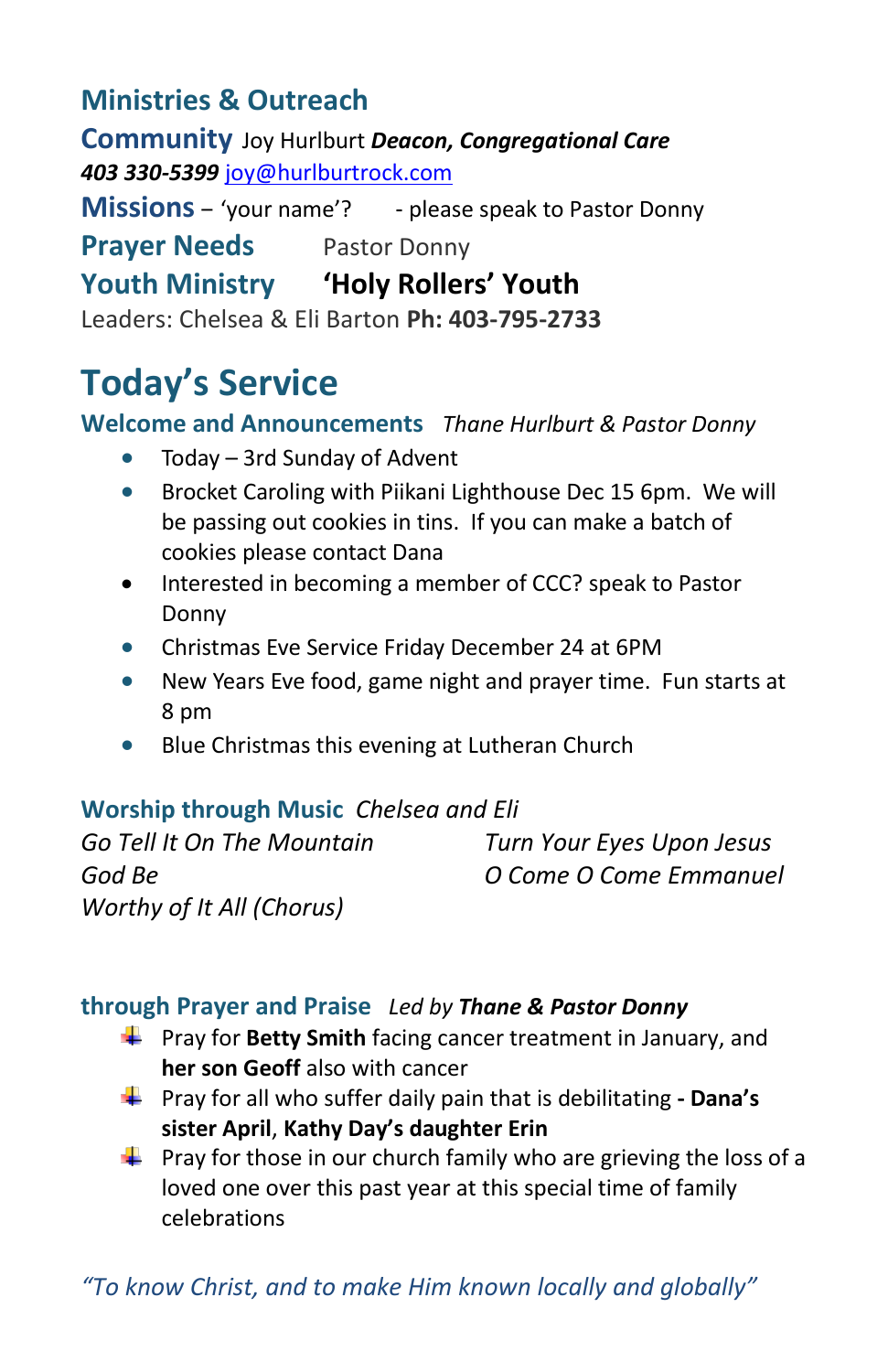# **Today's Message Notes . . .**

#### **The Wonder of Christmas Luke 2:1-20**

#### **I. Remembering the Wonder**

- Learning for children
- Dump run wonder!

#### **II. The wonder of the Shepherds**

- The two stories of the stable
	- The Cave
	- Migdal Eder
- They made haste
- They found Him
- They made it widely known

#### **III. Our Modern Challenge**

- 1. Participating in commercialism
	- Luke 19:45-48
	- Let Jesus turn over the tables
- 2. Performing in the "Perfect Christmas"
	- Luke 10:38-42
	- Choose the good part

Application:

- The Shepherds wondered at the announcement. Their WONDER moved them to WALKING and their WALKING moved them to WORSHIP!
- Will you find that since of wonder about Jesus this season?